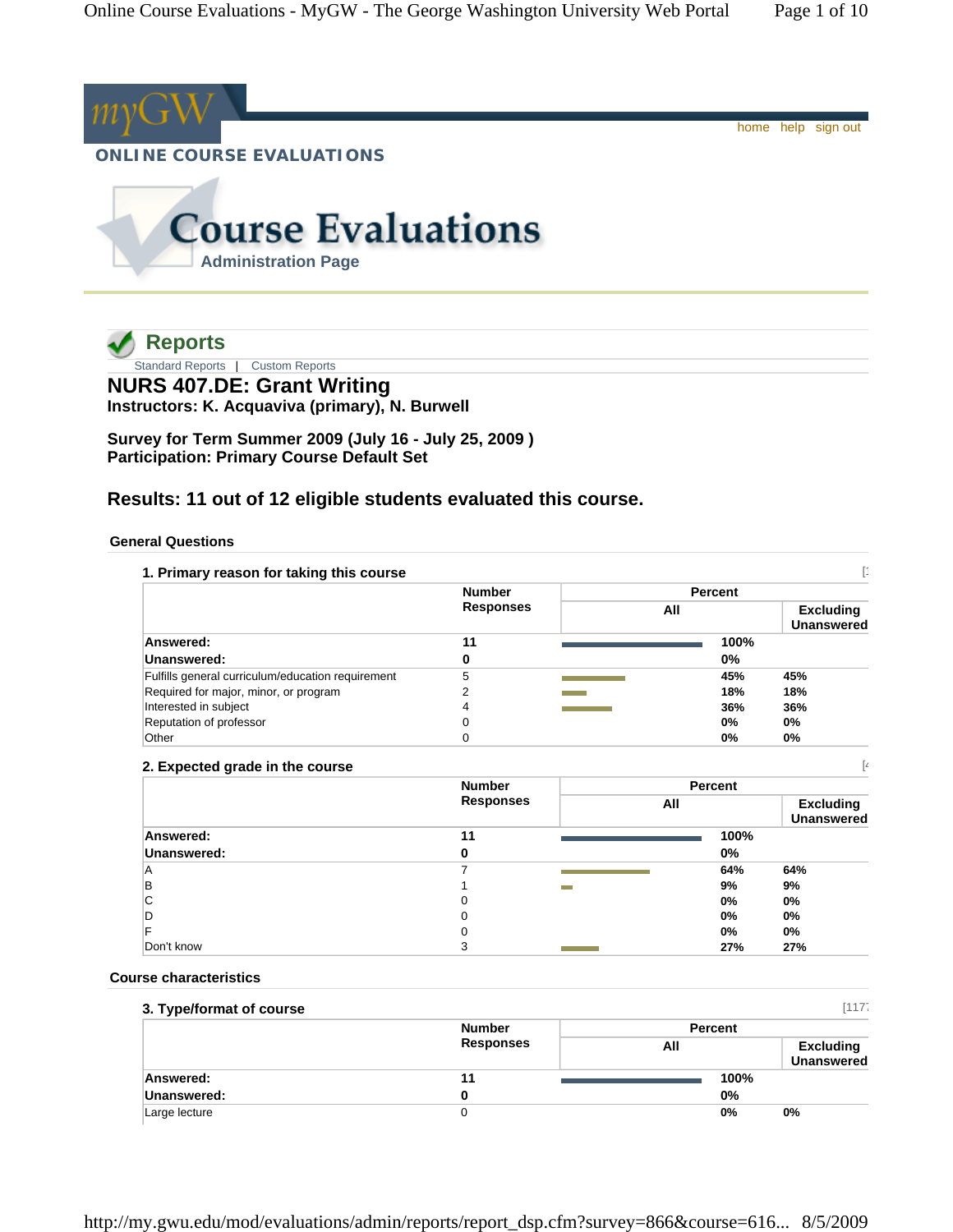| Small lecture / discussion |  | 0%   | 0%   |
|----------------------------|--|------|------|
| Seminar / discussion       |  | 0%   | 0%   |
| Other                      |  | 0%   | 0%   |
| <b>Fully online</b>        |  | 100% | 100% |

| 14<br>4. Difficulty of subject matter |                  |                   |     |                |                                       |
|---------------------------------------|------------------|-------------------|-----|----------------|---------------------------------------|
|                                       | <b>Number</b>    |                   |     | <b>Percent</b> |                                       |
|                                       | <b>Responses</b> |                   | All |                | <b>Excluding</b><br><b>Unanswered</b> |
| Answered:                             | 11               |                   |     | 100%           |                                       |
| Unanswered:                           | 0                |                   |     | 0%             |                                       |
| $(1)$ Very easy [1]                   | 0                |                   |     | 0%             | 0%                                    |
| $(2)$ [2]                             | $\Omega$         |                   |     | 0%             | 0%                                    |
| $(3)$ [3]                             |                  | <b>COLLECTION</b> |     | 9%             | 9%                                    |
| $(4)$ [4]                             | 9                |                   |     | 82%            | 82%                                   |
| $(5)$ Very difficult $[5]$            |                  |                   |     | 9%             | 9%                                    |
| Mean: **                              |                  | 4.00              |     |                |                                       |

#### **5. Number of hours per week outside of class typically spent doing readings, assignments, reviewing notes, writing papers, studying for exams**

|                            | <b>Number</b><br><b>Responses</b> |                          | Percent |      |                                       |
|----------------------------|-----------------------------------|--------------------------|---------|------|---------------------------------------|
|                            |                                   |                          | All     |      | <b>Excluding</b><br><b>Unanswered</b> |
| Answered:                  | 11                                |                          |         | 100% |                                       |
| Unanswered:                | 0                                 |                          |         | 0%   |                                       |
| Less than one hour or none | 0                                 |                          |         | 0%   | 0%                                    |
| 1-2 hours                  | 0                                 |                          |         | 0%   | 0%                                    |
| 3-4 hours                  |                                   | m.                       |         | 9%   | 9%                                    |
| $5-6$ hours                | 3                                 |                          |         | 27%  | 27%                                   |
| 7-8 hours                  | 3                                 |                          |         | 27%  | 27%                                   |
| $9-10$ hours               | າ                                 | <b>Contract Contract</b> |         | 18%  | 18%                                   |
| More than 10 hours         | າ                                 |                          |         | 18%  | 18%                                   |

## **6. Amount you learned in the course** [16

|                            | <b>Number</b><br><b>Responses</b> |      | <b>Percent</b> |                                       |  |
|----------------------------|-----------------------------------|------|----------------|---------------------------------------|--|
|                            |                                   |      | All            | <b>Excluding</b><br><b>Unanswered</b> |  |
| Answered:                  | 11                                |      | 100%           |                                       |  |
| Unanswered:                | 0                                 |      | $0\%$          |                                       |  |
| $(1)$ Almost nothing $[1]$ | 0                                 |      | 0%             | 0%                                    |  |
| $(2)$ [2]                  | 0                                 |      | 0%             | 0%                                    |  |
| $(3)$ [3]                  | 0                                 |      | 0%             | 0%                                    |  |
| $(4)$ [4]                  | 3                                 |      | 27%            | 27%                                   |  |
| $(5)$ A great deal [5]     | 8                                 |      | 73%            | 73%                                   |  |
| Mean: **                   |                                   | 4.73 |                |                                       |  |

## **7. Use this space for comments: (e.g., about the value of the readings and assignments)** [17

 $[15]$ 

**Student 6:** The professor was very knowledgeable and walked me step by step through the difficult course and made it possible for me to come up with ideas on my own and write out meaningful papers

**Student 5:** I loved the "learn by doing" approach. I feel confident that I can write a grant now!

**Student 4:** The faculty was extremely knowledgeable, approachable, and encouraging. THe best I have seen yet at GW!

**Student 3:** Dr Acquaviva is an outstanding professor. The course is very organized and readings relevant.

**Student 2:** The class format was excellent with appropriate readings, links and video.

**Student 1:** This was among the very best classes I have yet to take in my DNP program. The faculty had first-hand knowledge of the subject matter and was an incredible communicator. She prepared us as fully as possible to create future grant proposals.

#### **Overall rating of the course**

| 8. Overall rating of the instructor |                  |         | [679]                                 |
|-------------------------------------|------------------|---------|---------------------------------------|
|                                     | <b>Number</b>    | Percent |                                       |
|                                     | <b>Responses</b> | All     | <b>Excluding</b><br><b>Unanswered</b> |
| Answered:                           | 11               | 100%    |                                       |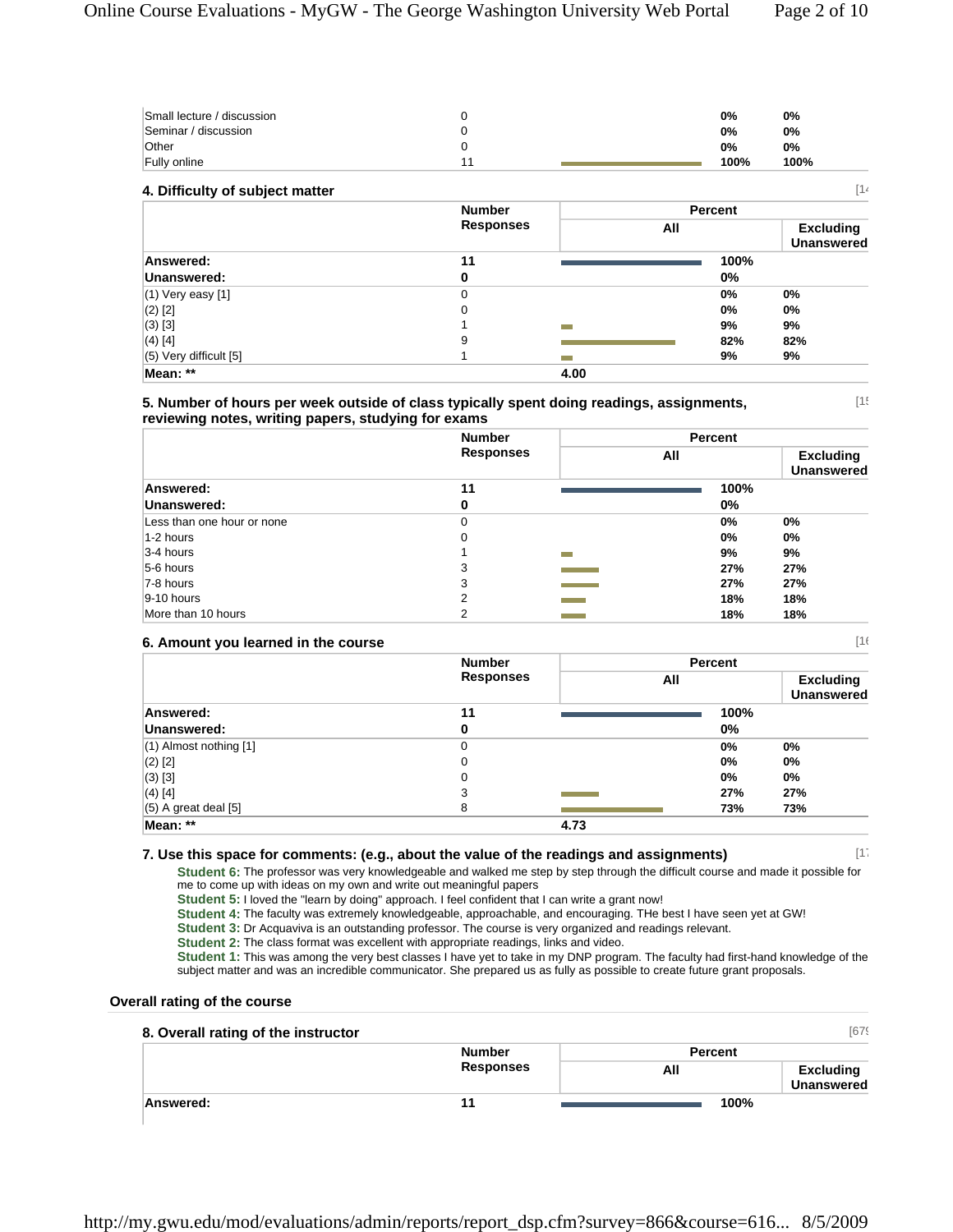| Unanswered:         |    |      | $0\%$ |       |
|---------------------|----|------|-------|-------|
| $(1)$ Poor $[1]$    |    |      | 0%    | 0%    |
| $(2)$ [2]           | u  |      | 0%    | $0\%$ |
| $(3)$ [3]           | u  |      | 0%    | $0\%$ |
| $(4)$ [4]           |    |      | 9%    | 9%    |
| $(5)$ Excellent [5] | 10 |      | 91%   | 91%   |
| Mean: **            |    | 4.91 |       |       |

| [680]<br>9. Overall rating of the course |                  |      |                |                                       |  |
|------------------------------------------|------------------|------|----------------|---------------------------------------|--|
|                                          | <b>Number</b>    |      | <b>Percent</b> |                                       |  |
|                                          | <b>Responses</b> |      | All            | <b>Excluding</b><br><b>Unanswered</b> |  |
| Answered:                                | 11               |      | 100%           |                                       |  |
| Unanswered:                              | 0                |      | $0\%$          |                                       |  |
| $(1)$ Poor $[1]$                         | 0                |      | 0%             | 0%                                    |  |
| $(2)$ [2]                                | 0                |      | 0%             | 0%                                    |  |
| $(3)$ [3]                                | 0                |      | 0%             | 0%                                    |  |
| $(4)$ [4]                                | 5                |      | 45%            | 45%                                   |  |
| $(5)$ Excellent $[5]$                    | 6                |      | 55%            | 55%                                   |  |
| Mean: **                                 |                  | 4.55 |                |                                       |  |

# **10. Overall, how would you rate your level of intellectual challenge in the course?** [117

|                                   | <b>Number</b><br><b>Responses</b> |      | <b>Percent</b> |                                       |
|-----------------------------------|-----------------------------------|------|----------------|---------------------------------------|
|                                   |                                   |      | All            | <b>Excluding</b><br><b>Unanswered</b> |
| Answered:                         | 11                                |      | 100%           |                                       |
| Unanswered:                       | 0                                 |      | $0\%$          |                                       |
| $(1)$ Not at all challenged $[1]$ | 0                                 |      | 0%             | $0\%$                                 |
| $(2)$ [2]                         | 0                                 |      | 0%             | $0\%$                                 |
| $(3)$ [3]                         | 0                                 |      | 0%             | $0\%$                                 |
| $(4)$ [4]                         | 5                                 |      | 45%            | 45%                                   |
| (5) Very challenged [5]           | 6                                 |      | 55%            | 55%                                   |
| Mean: **                          |                                   | 4.55 |                |                                       |

# **11. Overall, how would you rate your level of engagement in the subject matter?** [118

|                                | <b>Number</b><br><b>Responses</b> |      | <b>Percent</b> |                                       |  |
|--------------------------------|-----------------------------------|------|----------------|---------------------------------------|--|
|                                |                                   | All  |                | <b>Excluding</b><br><b>Unanswered</b> |  |
| Answered:                      | 11                                |      | 100%           |                                       |  |
| Unanswered:                    | 0                                 |      | $0\%$          |                                       |  |
| $(1)$ Not at all engaged $[1]$ | 0                                 |      | 0%             | $0\%$                                 |  |
| $(2)$ [2]                      | 0                                 |      | 0%             | 0%                                    |  |
| $(3)$ [3]                      | 0                                 |      | 0%             | 0%                                    |  |
| $(4)$ [4]                      | 4                                 |      | 36%            | 36%                                   |  |
| $(5)$ Very engaged $[5]$       |                                   |      | 64%            | 64%                                   |  |
| Mean: **                       |                                   | 4.64 |                |                                       |  |

# **12. Use this space for comments: (e.g., strong or weak points of course)** [21

Student 1: Strong points: (a) the faculty, (b) the organizational and communication skills of the faculty, (c) the content, (d) the practically experience of preparing a grant proposal. Weak points: (a) not having a biostatistics class as a prerequisite for this class, (b) not havin a text to follow step-by-step (Dr. Aquaviva is certainly capable of writing one!)

**Student 6:** The course was great! grant funding is something we use in our day to day lives and learning how to write a grant is a huge stepping stone towards success in my career

# **About the course**

|                              | <b>Number</b>    | <b>Percent</b> |                                       |
|------------------------------|------------------|----------------|---------------------------------------|
|                              | <b>Responses</b> | All            | <b>Excluding</b><br><b>Unanswered</b> |
| Answered:                    | 11               | 100%           |                                       |
| Unanswered:                  |                  | 0%             |                                       |
| $(1)$ Not at all clear $[1]$ |                  | 0%             | $0\%$                                 |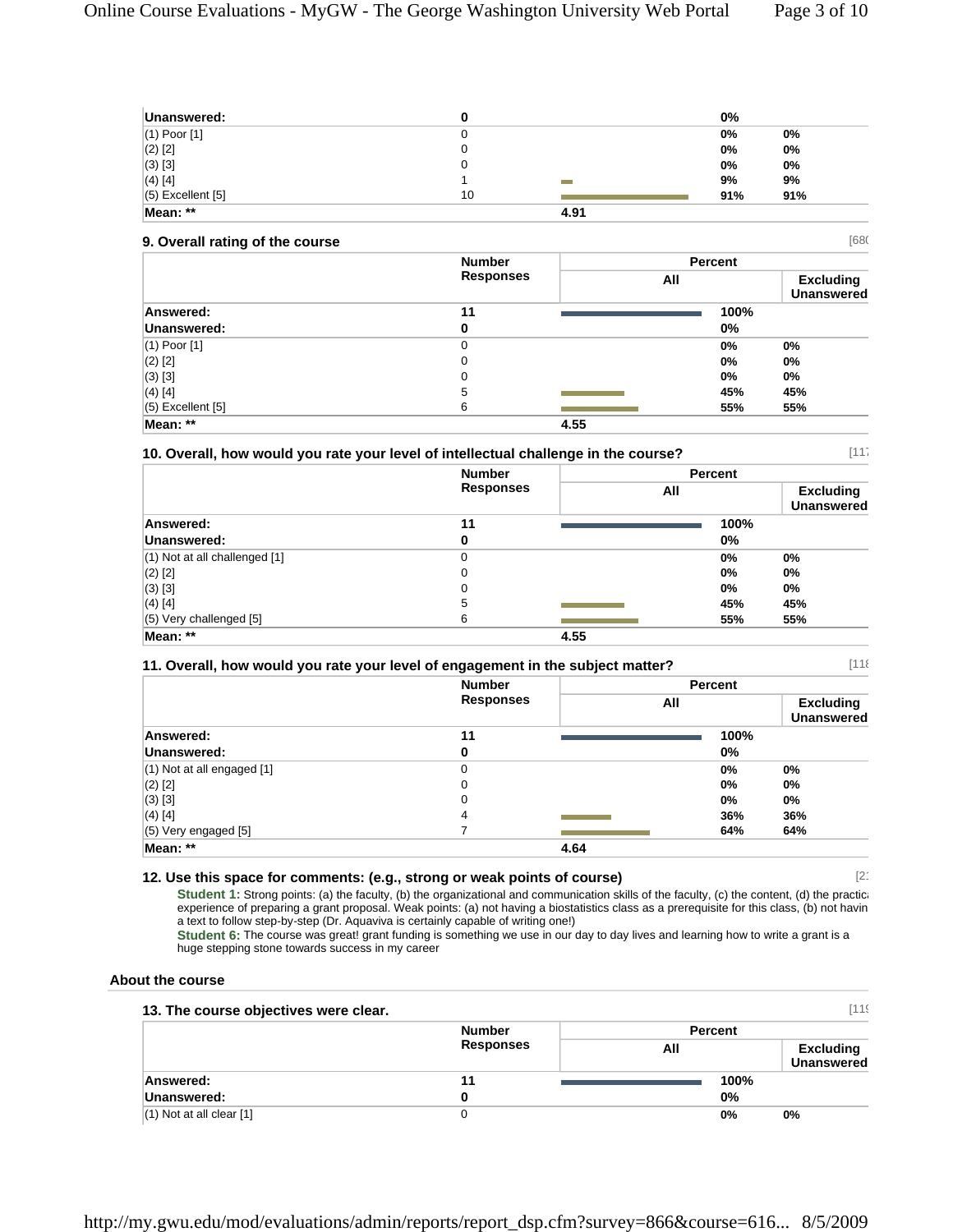| $(2)$ [2]                       |      | 0%  | 0%  |
|---------------------------------|------|-----|-----|
| $(3)$ [3]                       |      | 0%  | 0%  |
| $(4)$ [4]                       |      | 18% | 18% |
| $(5)$ Very clear [5]            |      | 82% | 82% |
| Not applicable / No opinion [x] |      | 0%  | 0%  |
| Mean: **                        | 4.82 |     |     |

# **14. Course objectives were achieved. 120**

|                             | <b>Number</b>    |      | Percent |                                       |
|-----------------------------|------------------|------|---------|---------------------------------------|
|                             | <b>Responses</b> | All  |         | <b>Excluding</b><br><b>Unanswered</b> |
| Answered:                   | 11               |      | 100%    |                                       |
| Unanswered:                 | 0                |      | $0\%$   |                                       |
| $(1)$ Not at all $[1]$      | 0                |      | 0%      | $0\%$                                 |
| $(2)$ [2]                   | 0                |      | 0%      | $0\%$                                 |
| $(3)$ [3]                   | 0                |      | 0%      | 0%                                    |
| $(4)$ [4]                   | ົ                |      | 18%     | 18%                                   |
| $(5)$ Completely $[5]$      | 9                |      | 82%     | 82%                                   |
| Not applicable / No opinion | 0                |      | 0%      | 0%                                    |
| Mean: **                    |                  | 4.82 |         |                                       |

# **15. Level of class participation / discussion was appropriate to size and objectives of course.** [121

 **Number Responses Percent All Excluding Unanswered Answered: 10 91% Unanswered: 1 9%** (1) Not at all [1] 0 **0% 0%** (2) [2] 0 **0% 0%** (3) [3] 0 **0% 0%** (4) [4] 5 **45% 50%** (5) Completely [5] 5 **45% 50%** Not applicable / no opinion [x] 0 **0% 0% Mean: \*\* 4.50** 

#### **16. Course content was organized in a manner that facilitated learning.** [122

 **Number Responses Percent All Excluding Unanswered Answered: 11 100% Unanswered: 0 0%** (1) Not at all [1] 0 **0% 0%** (2) [2] 0 **0% 0%** (3) [3] 0 **0% 0%** (4) [4] 2 **18% 18%** (5) Completely [5] 9 **82% 82%** Not applicable / No opinion [x] **0** 0% 0% 0% 0% **Mean: \*\* 4.82** 

#### **17. Amount of effort / work required was:** [123  **Number Responses Percent All Excluding Unanswered Answered: 11 100% Unanswered: 0 0%** (1) Very little [1] 0 **0% 0%** (2) [2] 0 **0% 0%** (3) [3] 0 **0% 0%** (4) [4] 6 **55% 55%** (5) A great deal [5] 5 **45% 45%** Not applicable / No opinion [x] 0 **0% 0% Mean: \*\* 4.45**

http://my.gwu.edu/mod/evaluations/admin/reports/report\_dsp.cfm?survey=866&course=616... 8/5/2009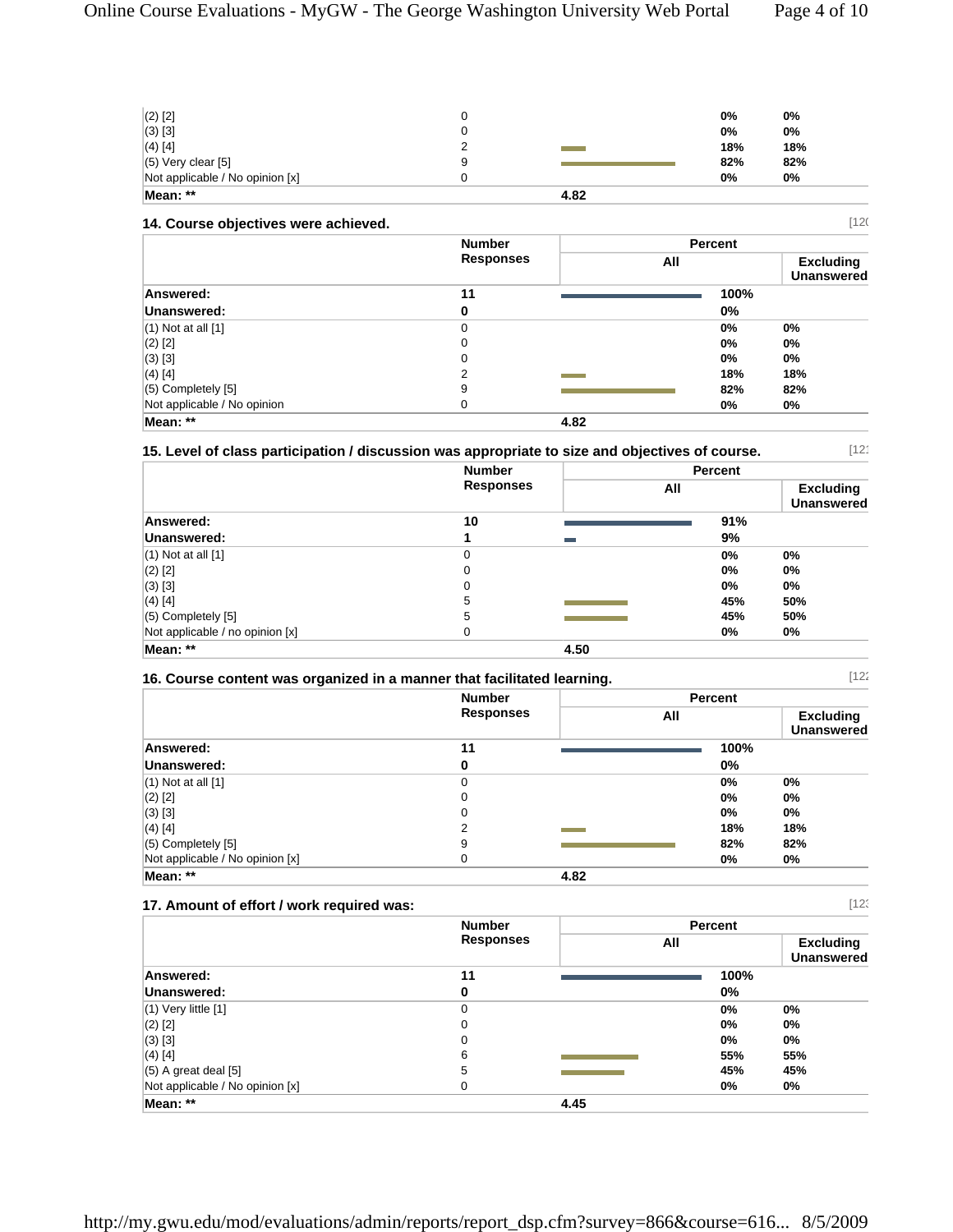[26

|                                 | <b>Number</b><br><b>Responses</b> |      | <b>Percent</b> |                                       |  |
|---------------------------------|-----------------------------------|------|----------------|---------------------------------------|--|
|                                 |                                   |      | All            | <b>Excluding</b><br><b>Unanswered</b> |  |
| Answered:                       | 11                                |      |                | 100%                                  |  |
| Unanswered:                     | 0                                 |      | 0%             |                                       |  |
| $(1)$ Not at all $[1]$          | $\Omega$                          |      | 0%             | 0%                                    |  |
| $(2)$ [2]                       | 0                                 |      | 0%             | 0%                                    |  |
| $(3)$ [3]                       | 0                                 |      | 0%             | 0%                                    |  |
| $(4)$ [4]                       |                                   |      | 9%             | 9%                                    |  |
| $(5)$ Very effective [5]        | 10                                |      | 91%            | 91%                                   |  |
| Not applicable / No opinion [x] | $\Omega$                          |      | 0%             | 0%                                    |  |
| Mean: **                        |                                   | 4.91 |                |                                       |  |

|                                 | <b>Number</b><br><b>Responses</b> |      |       | <b>Percent</b>                        |  |
|---------------------------------|-----------------------------------|------|-------|---------------------------------------|--|
|                                 |                                   |      | All   | <b>Excluding</b><br><b>Unanswered</b> |  |
| Answered:                       | 11                                |      | 100%  |                                       |  |
| Unanswered:                     | 0                                 |      | $0\%$ |                                       |  |
| $(1)$ Not at all $[1]$          | 0                                 |      | 0%    | $0\%$                                 |  |
| $(2)$ [2]                       | 0                                 |      | 0%    | 0%                                    |  |
| $(3)$ [3]                       | 0                                 |      | 0%    | $0\%$                                 |  |
| $(4)$ [4]                       |                                   |      | 9%    | 9%                                    |  |
| $(5)$ Very effective $[5]$      | 4                                 |      | 36%   | 36%                                   |  |
| Not applicable / No opinion [x] | 6                                 |      | 55%   | 55%                                   |  |
| Mean: **                        |                                   | 4.80 |       |                                       |  |

#### **20. Use this space for comments: (e.g., about the clarity and organization of the course, student/instructor interaction)**

**Student 1:** This is one of the top courses I have taken to date in my DNP program. Dr. Aquaviva's organizational skills, subject matte expertise, her responsiveness, keeping to deadlines and doing what she said she would do could serve as the gold standard for all online faculty.

**Student 6:** The instructor interacted with us almost on a daily basis and as needed and was very clear about the course objectives **Student 3:** Outstanding course!

#### **What you learned**

| [126]<br>21. Gained factual knowledge. |                  |      |       |                                       |  |
|----------------------------------------|------------------|------|-------|---------------------------------------|--|
|                                        | <b>Number</b>    |      |       | <b>Percent</b>                        |  |
|                                        | <b>Responses</b> |      | All   | <b>Excluding</b><br><b>Unanswered</b> |  |
| Answered:                              | 11               |      | 100%  |                                       |  |
| Unanswered:                            | 0                |      | $0\%$ |                                       |  |
| $(1)$ Not at all $[1]$                 | 0                |      | 0%    | 0%                                    |  |
| $(2)$ [2]                              | 0                |      | 0%    | 0%                                    |  |
| $(3)$ [3]                              | 0                |      | 0%    | 0%                                    |  |
| (4) [4]                                | 2                |      | 18%   | 18%                                   |  |
| $(5)$ A great deal $[5]$               | 9                |      | 82%   | 82%                                   |  |
| Not applicable / No opinion [x]        | 0                |      | 0%    | 0%                                    |  |
| Mean: **                               |                  | 4.82 |       |                                       |  |

## **22. Enhanced writing ability.** [127

|                        | <b>Number</b>    | <b>Percent</b> |                                       |
|------------------------|------------------|----------------|---------------------------------------|
|                        | <b>Responses</b> | All            | <b>Excluding</b><br><b>Unanswered</b> |
| Answered:              | 11               | 100%           |                                       |
| Unanswered:            |                  | $0\%$          |                                       |
| $(1)$ Not at all $[1]$ | 0                | 0%             | 0%                                    |
| $(2)$ [2]              | 0                | 0%             | $0\%$                                 |
| $(3)$ [3]              | 0                | 0%             | 0%                                    |
| $(4)$ [4]              | ົ                | 18%            | 18%                                   |

http://my.gwu.edu/mod/evaluations/admin/reports/report\_dsp.cfm?survey=866&course=616... 8/5/2009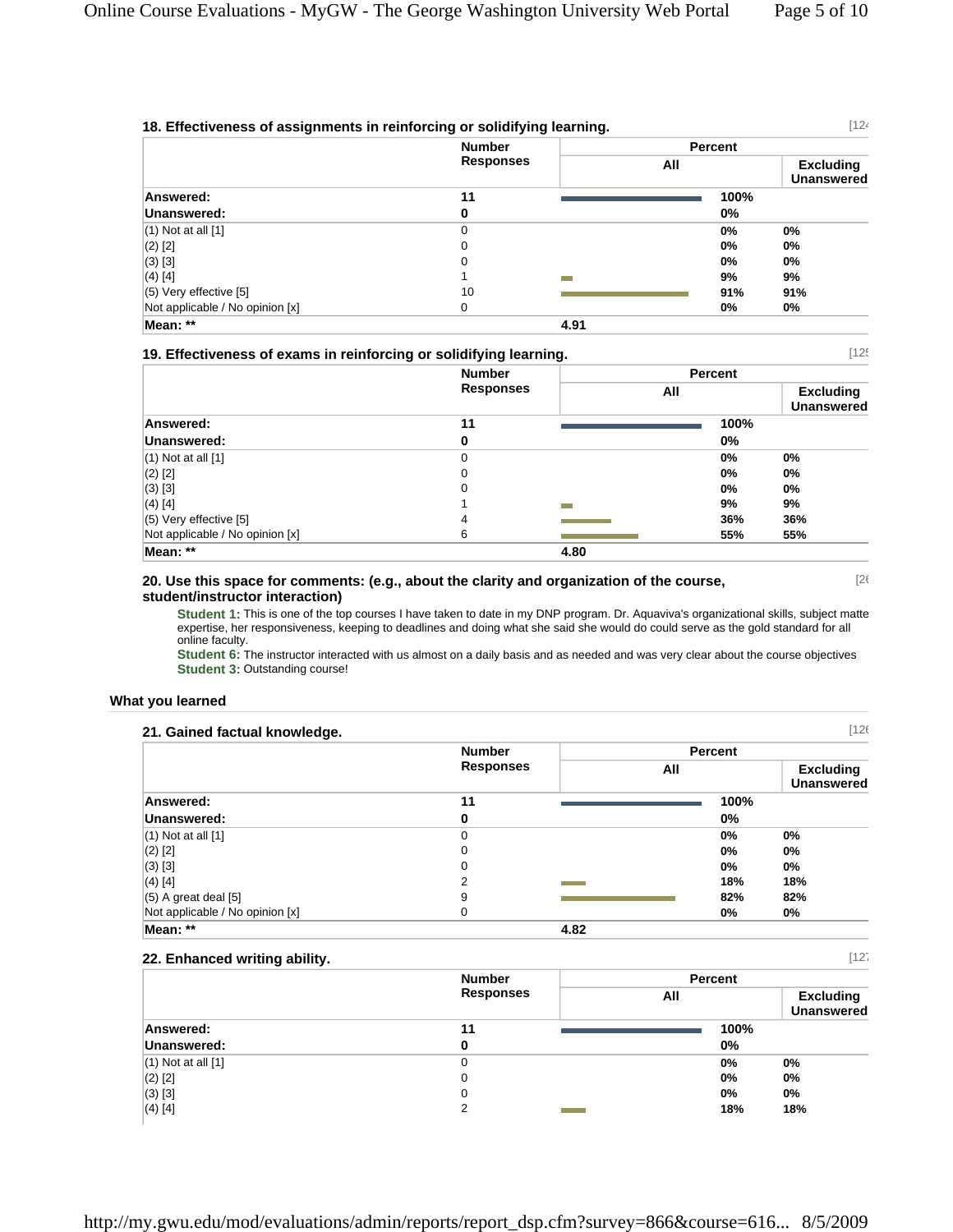| $(5)$ A great deal $[5]$                        | 9                |      | 82%            | 82%                                   |
|-------------------------------------------------|------------------|------|----------------|---------------------------------------|
| Not applicable / No opinion [x]                 | 0                |      | 0%             | 0%                                    |
| Mean: **                                        |                  | 4.82 |                |                                       |
| 23. Enhanced quantitative or analytical skills. |                  |      |                | 128                                   |
|                                                 | <b>Number</b>    |      | <b>Percent</b> |                                       |
|                                                 | <b>Responses</b> |      | All            | <b>Excluding</b><br><b>Unanswered</b> |
| Answered:                                       | 11               |      | 100%           |                                       |
| Unanswered:                                     | 0                |      | 0%             |                                       |
| $(1)$ Not at all $[1]$                          | 0                |      | 0%             | 0%                                    |
| $(2)$ [2]                                       | $\Omega$         |      | 0%             | 0%                                    |
| $(3)$ [3]                                       | 0                |      | 0%             | 0%                                    |
| $(4)$ [4]                                       | 2                |      | 18%            | 18%                                   |
| $(5)$ A great deal $[5]$                        | 9                |      | 82%            | 82%                                   |
| Not applicable / No opinion [x]                 | 0                |      | 0%             | 0%                                    |
| Mean: **                                        |                  | 4.82 |                |                                       |

| 24. Increased conceptual understanding and/or critical thinking. |                                   |      |     | [129]          |                                       |
|------------------------------------------------------------------|-----------------------------------|------|-----|----------------|---------------------------------------|
|                                                                  | <b>Number</b><br><b>Responses</b> |      |     | <b>Percent</b> |                                       |
|                                                                  |                                   |      | All |                | <b>Excluding</b><br><b>Unanswered</b> |
| Answered:                                                        | 11                                |      |     | 100%           |                                       |
| Unanswered:                                                      | 0                                 |      |     | 0%             |                                       |
| $(1)$ Not at all $[1]$                                           | 0                                 |      |     | 0%             | 0%                                    |
| $(2)$ [2]                                                        | $\Omega$                          |      |     | 0%             | 0%                                    |
| $(3)$ [3]                                                        | 0                                 |      |     | 0%             | 0%                                    |
| (4) [4]                                                          | 3                                 |      |     | 27%            | 27%                                   |
| $(5)$ A great deal $[5]$                                         | 8                                 |      |     | 73%            | 73%                                   |
| Not applicable / No opinion [x]                                  | 0                                 |      |     | 0%             | 0%                                    |
| Mean: **                                                         |                                   | 4.73 |     |                |                                       |

# **25. Use this space for comments: (e.g., about what you learned; type of thinking you did)** [55

**Student 1:** I greatly appreciated Dr. Aquaviva's feedback on style and proposal preparation. Having us use grants.gov to discover possible funding opportunities was an excellent exercise. I found it useful to read other information on the differences between NIH grant types, which is not intuitive from grants.gov.

**Student 6:** I had to think about my ideas and put it on paper, how to write papers in your own words without borrowing words!

#### **About the professor**

| 26. Demonstrated concern about whether students were learning. |                  | [130]          |       |                                       |
|----------------------------------------------------------------|------------------|----------------|-------|---------------------------------------|
|                                                                | <b>Number</b>    |                |       |                                       |
|                                                                | <b>Responses</b> |                | All   | <b>Excluding</b><br><b>Unanswered</b> |
| Answered:                                                      | 11               |                | 100%  |                                       |
| Unanswered:                                                    | 0                |                | $0\%$ |                                       |
| (1) Not at all concerned [1]                                   |                  | <b>College</b> | 9%    | 9%                                    |
| $(2)$ [2]                                                      | 0                |                | 0%    | 0%                                    |
| $(3)$ [3]                                                      | 0                |                | 0%    | 0%                                    |
| $(4)$ [4]                                                      |                  | -              | 9%    | 9%                                    |
| (5) Very concerned [5]                                         | 9                |                | 82%   | 82%                                   |
| Not applicable / No opinion [x]                                | 0                |                | 0%    | 0%                                    |
| Mean: **                                                       |                  | 4.55           |       |                                       |

|                                                                                         | 27. Clarity of lectures. For online courses, clarity of online lessons. |                | 11198                                 |
|-----------------------------------------------------------------------------------------|-------------------------------------------------------------------------|----------------|---------------------------------------|
|                                                                                         | <b>Number</b>                                                           | <b>Percent</b> |                                       |
|                                                                                         | <b>Responses</b>                                                        | All            | <b>Excluding</b><br><b>Unanswered</b> |
| Answered:                                                                               | 11                                                                      | 100%           |                                       |
| Unanswered:                                                                             |                                                                         | 0%             |                                       |
| $(A)$ M $\rightarrow$ $A$ $\rightarrow$ $B$ $\rightarrow$ $B$ $\rightarrow$ $B$ $A$ $B$ | $\sim$                                                                  | $\mathbf{a}$   | $\mathbf{a}$                          |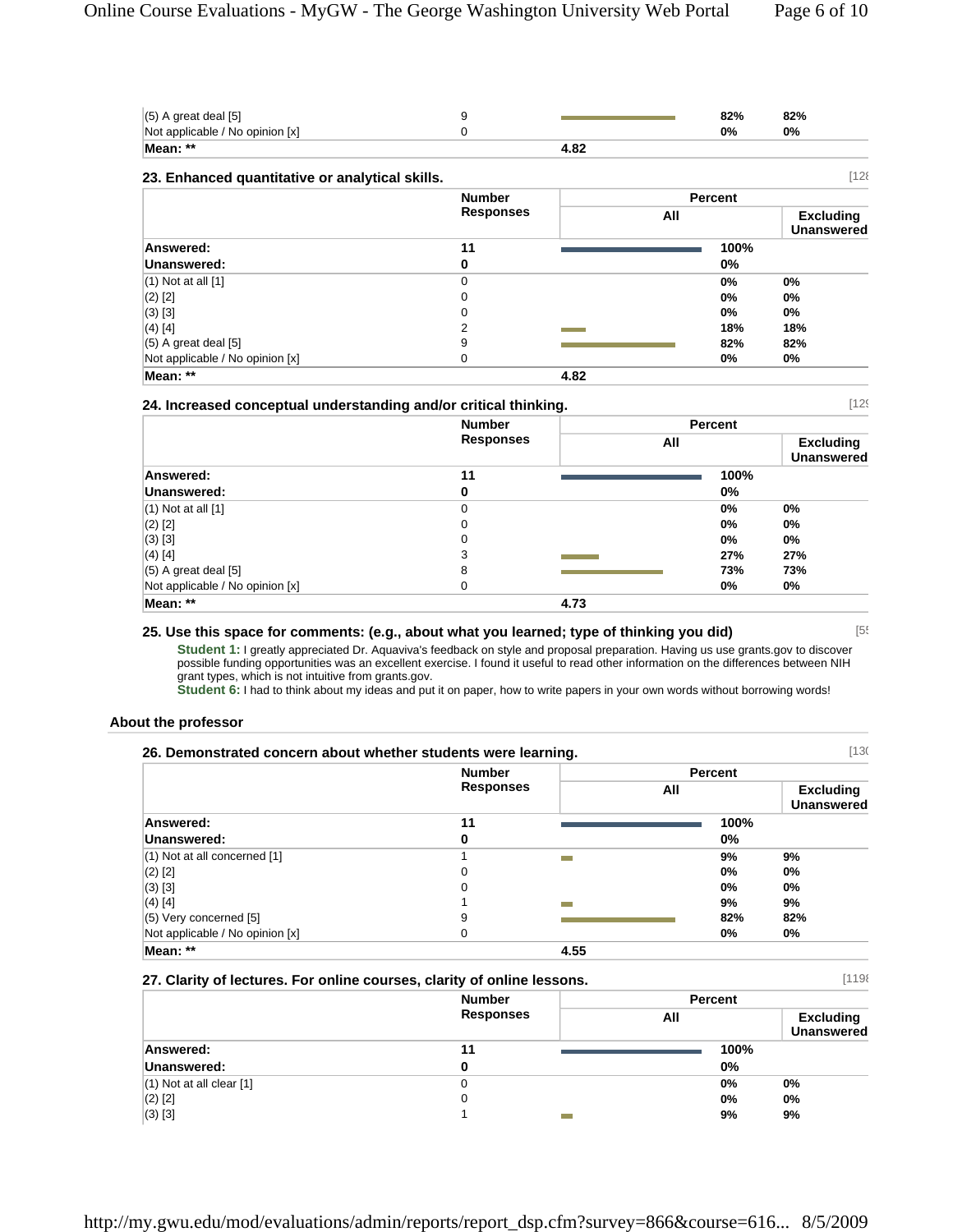| Mean: **<br>4.64                |            |
|---------------------------------|------------|
| Not applicable / No opinion [x] | 0%<br>0%   |
| $(5)$ Very clear [5]            | 73%<br>73% |
| $(4)$ [4]                       | 18%<br>18% |

|                                      | <b>Number</b>    | <b>Percent</b> |                                       |
|--------------------------------------|------------------|----------------|---------------------------------------|
|                                      | <b>Responses</b> | All            | <b>Excluding</b><br><b>Unanswered</b> |
| Answered:                            | 11               | 100%           |                                       |
| Unanswered:                          | 0                | $0\%$          |                                       |
| $(1)$ Not at all knowledgeable $[1]$ | 0                | 0%             | $0\%$                                 |
| $(2)$ [2]                            | 0                | 0%             | 0%                                    |
| $(3)$ [3]                            | 0                | 0%             | 0%                                    |
| $(4)$ [4]                            | 0                | $0\%$          | 0%                                    |
| (5) Very knowledgeable [5]           | 11               | 100%           | 100%                                  |
| Not applicable / No opinion [x]      | 0                | 0%             | 0%                                    |

# **29. Enthusiasm for topic/subject.** [133

|                                     | <b>Number</b><br><b>Responses</b> |      |     | Percent |                                       |
|-------------------------------------|-----------------------------------|------|-----|---------|---------------------------------------|
|                                     |                                   |      | All |         | <b>Excluding</b><br><b>Unanswered</b> |
| Answered:                           | 11                                |      |     | 100%    |                                       |
| Unanswered:                         | 0                                 |      |     | 0%      |                                       |
| $(1)$ Not at all enthusiastic $[1]$ | 0                                 |      |     | 0%      | $0\%$                                 |
| $(2)$ [2]                           | 0                                 |      |     | 0%      | $0\%$                                 |
| $(3)$ [3]                           | 0                                 |      |     | 0%      | $0\%$                                 |
| $(4)$ [4]                           |                                   |      |     | 9%      | 9%                                    |
| $(5)$ Very enthusiastic [5]         | 10                                |      |     | 91%     | 91%                                   |
| Not applicable / No opinion [x]     | 0                                 |      |     | 0%      | 0%                                    |
| Mean: **                            |                                   | 4.91 |     |         |                                       |

# **30. Accessibility outside of class.** [134

г

|                                   | <b>Number</b><br><b>Responses</b> |      |     | Percent |                                       |
|-----------------------------------|-----------------------------------|------|-----|---------|---------------------------------------|
|                                   |                                   |      | All |         | <b>Excluding</b><br><b>Unanswered</b> |
| Answered:                         | 11                                |      |     | 100%    |                                       |
| Unanswered:                       | 0                                 |      |     | 0%      |                                       |
| $(1)$ Not at all accessible $[1]$ | 0                                 |      |     | 0%      | 0%                                    |
| $(2)$ [2]                         | 0                                 |      |     | 0%      | 0%                                    |
| $(3)$ [3]                         | 0                                 |      |     | 0%      | 0%                                    |
| $(4)$ [4]                         |                                   |      |     | 18%     | 18%                                   |
| $(5)$ Very accessible [5]         | 8                                 |      |     | 73%     | 73%                                   |
| Not applicable / No opinion [x]   |                                   |      |     | 9%      | 9%                                    |
| Mean: **                          |                                   | 4.80 |     |         |                                       |

## **31. Designed and used fair grading procedures.** [135

|                                 | <b>Number</b><br><b>Responses</b> |      |     | <b>Percent</b> |                                       |
|---------------------------------|-----------------------------------|------|-----|----------------|---------------------------------------|
|                                 |                                   |      | All |                | <b>Excluding</b><br><b>Unanswered</b> |
| Answered:                       | 11                                |      |     | 100%           |                                       |
| Unanswered:                     | 0                                 |      |     | $0\%$          |                                       |
| $(1)$ Not at all fair $[1]$     | 0                                 |      |     | $0\%$          | 0%                                    |
| $(2)$ [2]                       | 0                                 |      |     | $0\%$          | 0%                                    |
| $(3)$ [3]                       | 0                                 |      |     | $0\%$          | 0%                                    |
| $(4)$ [4]                       |                                   |      |     | 9%             | 9%                                    |
| $(5)$ Very fair $[5]$           | 10                                |      |     | 91%            | 91%                                   |
| Not applicable / No opinion [x] | 0                                 |      |     | 0%             | 0%                                    |
| Mean: **                        |                                   | 4.91 |     |                |                                       |

**32. Provided adequate feedback on exams/papers/performance.** [136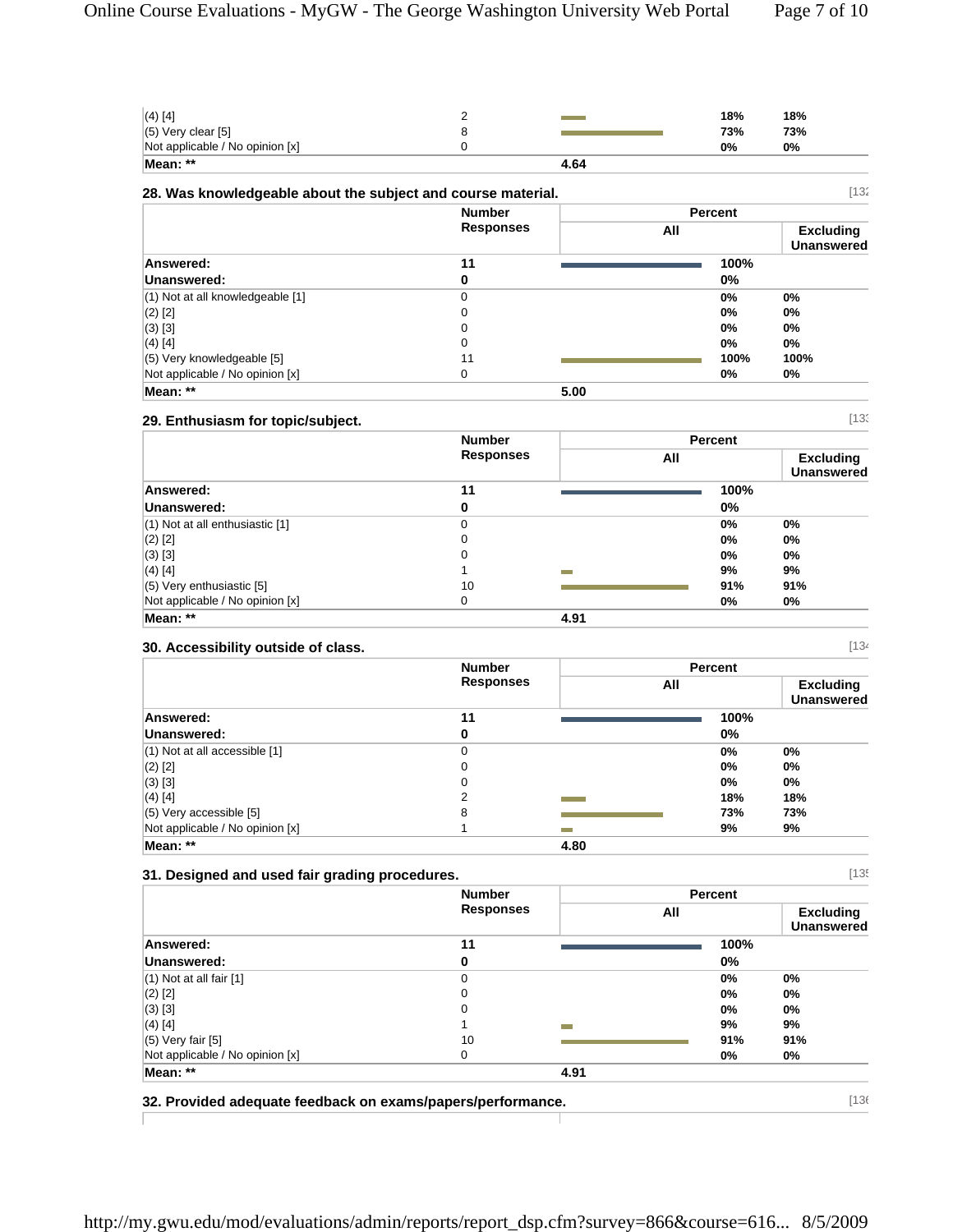[139]

|                                 | <b>Number</b><br><b>Responses</b> |      |     | <b>Percent</b> |                                       |
|---------------------------------|-----------------------------------|------|-----|----------------|---------------------------------------|
|                                 |                                   |      | All |                | <b>Excluding</b><br><b>Unanswered</b> |
| Answered:                       | 11                                |      |     | 100%           |                                       |
| Unanswered:                     | 0                                 |      |     | 0%             |                                       |
| (1) Not adequate [1]            | 0                                 |      |     | 0%             | $0\%$                                 |
| $(2)$ [2]                       | 0                                 |      |     | 0%             | $0\%$                                 |
| (3) [3]                         | $\Omega$                          |      |     | 0%             | 0%                                    |
| (4) [4]                         | 2                                 |      |     | 18%            | 18%                                   |
| (5) Very adequate [5]           | 9                                 |      |     | 82%            | 82%                                   |
| Not applicable / No opinion [x] | $\Omega$                          |      |     | 0%             | 0%                                    |
| Mean: **                        |                                   | 4.82 |     |                |                                       |

#### **33. Use this space for comments: (e.g., about the strengths and weak points of the instructor or the instruction)** [38

**Student 1:** I am running out of superlatives to describe Dr. Aquaviva and this class! It was refreshing to have the Blackboard organized, complete, and prepared well in advance. As a student who works full-time, I depend on knowing the assignments well in advance to maximize reading, preparing assignments, and learning. This faculty member was extraordinarily prompt in her feedback, which was greatly appreciated. When she said she would do something, she did so and within the exact timeframe she promised. This was wonderful.

#### **Discussion, lab, or recitation integration**

| [13]<br>34. Integration of discussion, lab, or recitation into the course structure. |                                   |      |                |                                       |
|--------------------------------------------------------------------------------------|-----------------------------------|------|----------------|---------------------------------------|
|                                                                                      | <b>Number</b><br><b>Responses</b> |      | <b>Percent</b> |                                       |
|                                                                                      |                                   |      | All            | <b>Excluding</b><br><b>Unanswered</b> |
| Answered:                                                                            | 11                                |      | 100%           |                                       |
| Unanswered:                                                                          | 0                                 |      | $0\%$          |                                       |
| $(1)$ Not at all $[1]$                                                               | 0                                 |      | 0%             | $0\%$                                 |
| $(2)$ [2]                                                                            | 0                                 |      | 0%             | 0%                                    |
| $(3)$ [3]                                                                            | 0                                 |      | 0%             | 0%                                    |
| $(4)$ [4]                                                                            |                                   | m.   | 9%             | 9%                                    |
| $(5)$ Very well integrated $[5]$                                                     | 5                                 |      | 45%            | 45%                                   |
| Not applicable / No opinion [x]                                                      | 5                                 |      | 45%            | 45%                                   |
| Mean: **                                                                             |                                   | 4.83 |                |                                       |

#### **Use of technology**

| 138<br>35. Instructor"s use of Blackboard contributed to learning. |                                   |      |                |                                       |
|--------------------------------------------------------------------|-----------------------------------|------|----------------|---------------------------------------|
|                                                                    | <b>Number</b><br><b>Responses</b> |      | <b>Percent</b> |                                       |
|                                                                    |                                   | All  |                | <b>Excluding</b><br><b>Unanswered</b> |
| Answered:                                                          | 11                                |      | 100%           |                                       |
| Unanswered:                                                        | 0                                 |      | $0\%$          |                                       |
| $(1)$ Not at all $[1]$                                             | 0                                 |      | 0%             | 0%                                    |
| $(2)$ [2]                                                          | 0                                 |      | 0%             | 0%                                    |
| $(3)$ [3]                                                          | 0                                 |      | 0%             | 0%                                    |
| $(4)$ [4]                                                          | າ                                 |      | 18%            | 18%                                   |
| $(5)$ A great deal $[5]$                                           | 9                                 |      | 82%            | 82%                                   |
| Not applicable / No opinion [x]                                    | 0                                 |      | 0%             | 0%                                    |
| Mean: **                                                           |                                   | 4.82 |                |                                       |

#### **36. Instructor''s use of technology in the classroom (e.g., power point, spreadsheets, Web) contributed to learning.**

|                        | <b>Number</b> | <b>Percent</b>                        |       |
|------------------------|---------------|---------------------------------------|-------|
| Responses              | All           | <b>Excluding</b><br><b>Unanswered</b> |       |
| Answered:              | 11            | 100%                                  |       |
| Unanswered:            |               | 0%                                    |       |
| $(1)$ Not at all $[1]$ | υ             | 0%                                    | $0\%$ |
| $(2)$ [2]              |               | 0%                                    | $0\%$ |
| $(3)$ [3]              |               | 0%                                    | 0%    |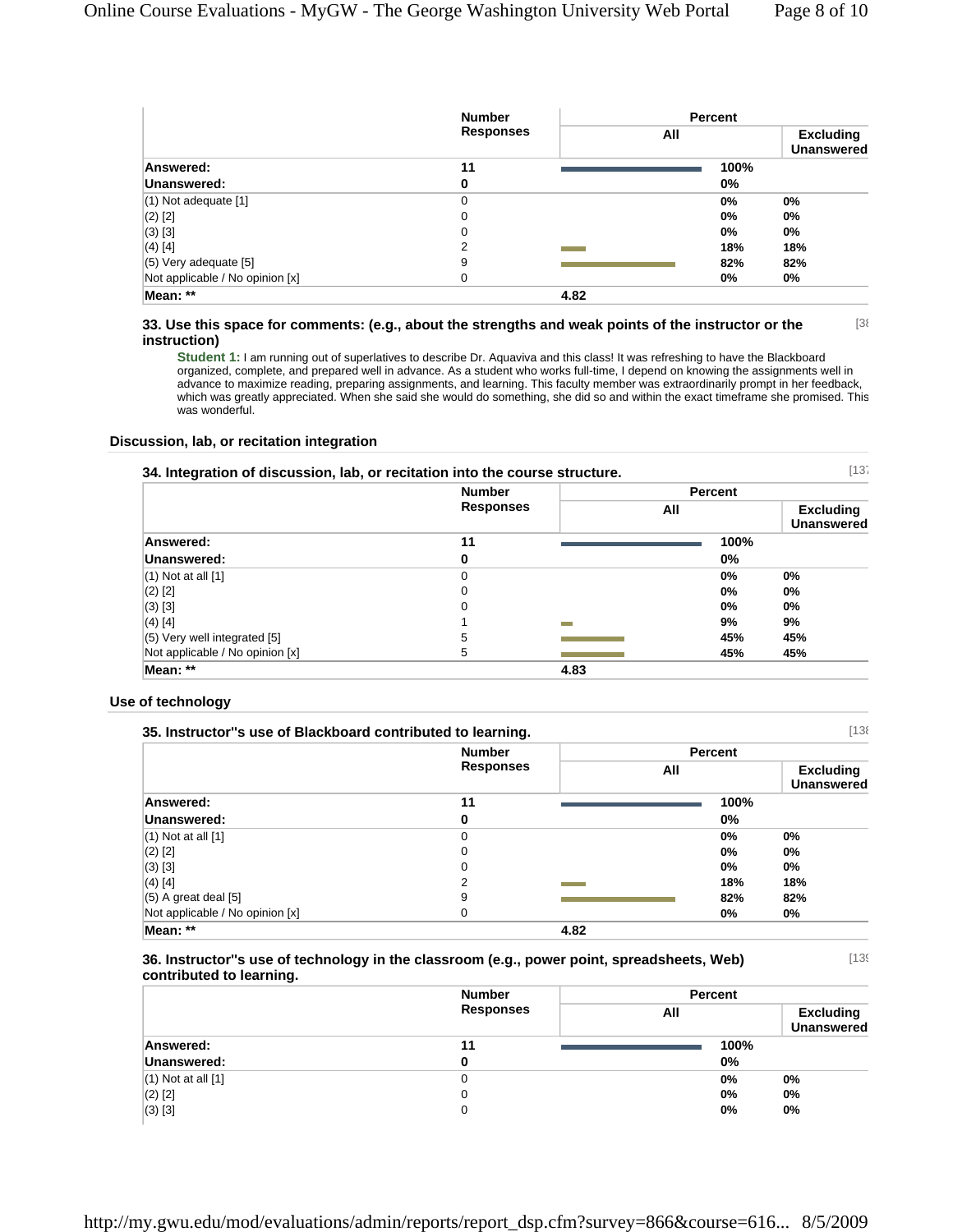| $(4)$ [4]                       |      | 18% | 18% |
|---------------------------------|------|-----|-----|
| $(5)$ A great deal $[5]$        |      | 73% | 73% |
| Not applicable / No opinion [x] |      | 9%  | 9%  |
| Mean: **                        | 4.80 |     |     |

#### **37. Use this space for comments (e.g., about instructor's use of technology, your online learning experience)** [1179]

**Student 1:** I wish (hope) there will be another class or opportunity to work with Dr. Aquaviva in the future.

#### **Additional Comments**

#### **38. Use this space for any additional comments you have about the course** [40

**Student 2:** This class was very informative and well structured. Dr. Aquaviva was able to give a great deal of feedback, constructive criticism and support to each student.

**Student 7:** Perhaps the NIH format should not be used since DNPs are not eligible to be PIs. Maybe another grant writing format could be used.

**Student 1:** Dr. Aquaviva is one of the most knowledgeable, organized, enthusiastic, kind, and ego-preserving professors with which I have studied. Her feedback was always constructive and any corrective actions she made were done with the utmost respect and in th spirit of helping us be successful. Many thanks for a wonderful class, Mary-Michael Brown

#### **Department-Specific Questions**

| 39. The instructor displays a sympathetic and understanding attitude toward students. |                                   |      |                |      | [34]                                  |
|---------------------------------------------------------------------------------------|-----------------------------------|------|----------------|------|---------------------------------------|
|                                                                                       | <b>Number</b><br><b>Responses</b> |      | <b>Percent</b> |      |                                       |
|                                                                                       |                                   |      | All            |      | <b>Excluding</b><br><b>Unanswered</b> |
| Answered:                                                                             | 11                                |      |                | 100% |                                       |
| Unanswered:                                                                           | 0                                 |      |                | 0%   |                                       |
| $(1)$ Not at all descriptive $[1]$                                                    | 0                                 |      |                | 0%   | $0\%$                                 |
| $(2)$ [2]                                                                             | 0                                 |      |                | 0%   | 0%                                    |
| $(3)$ [3]                                                                             | 0                                 |      |                | 0%   | 0%                                    |
| $(4)$ [4]                                                                             |                                   |      |                | 9%   | 9%                                    |
| (5) Very descriptive [5]                                                              | 10                                |      |                | 91%  | 91%                                   |
| N/A [x]                                                                               | 0                                 |      |                | 0%   | 0%                                    |
| Mean: **                                                                              |                                   | 4.91 |                |      |                                       |

| 40. The instructor is receptive to questions or comments from students. |  |
|-------------------------------------------------------------------------|--|
|-------------------------------------------------------------------------|--|

|                        | <b>Number</b>    | <b>Percent</b> |                                       |
|------------------------|------------------|----------------|---------------------------------------|
|                        | <b>Responses</b> | All            | <b>Excluding</b><br><b>Unanswered</b> |
| Answered:              | 11               | 100%           |                                       |
| Unanswered:            | 0                | 0%             |                                       |
| $(1)$ Not at all $[1]$ | 0                | 0%             | 0%                                    |
| $(2)$ [2]              | 0                | $0\%$          | 0%                                    |
| $(3)$ [3]              | 0                | 0%             | 0%                                    |
| $(4)$ [4]              | 0                | $0\%$          | 0%                                    |
| $(5)$ Very $[5]$       | 11               | 100%           | 100%                                  |
| N/A [x]                | 0                | 0%             | 0%                                    |
| Mean: **               | 5.00             |                |                                       |

|                        | <b>Number</b>    |      | <b>Percent</b> |                                       |
|------------------------|------------------|------|----------------|---------------------------------------|
|                        | <b>Responses</b> |      | All            | <b>Excluding</b><br><b>Unanswered</b> |
| Answered:              | 11               |      | 100%           |                                       |
| Unanswered:            | 0                |      | $0\%$          |                                       |
| $(1)$ Not at all $[1]$ | 0                |      | 0%             | 0%                                    |
| $(2)$ [2]              | 0                |      | 0%             | 0%                                    |
| $(3)$ [3]              | 0                |      | 0%             | 0%                                    |
| $(4)$ [4]              | ◠                |      | 18%            | 18%                                   |
| (5) Very [5]           | 9                |      | 82%            | 82%                                   |
| Mean: **               |                  | 4.82 |                |                                       |

**42. The instructor relates to students as individuals.** [345